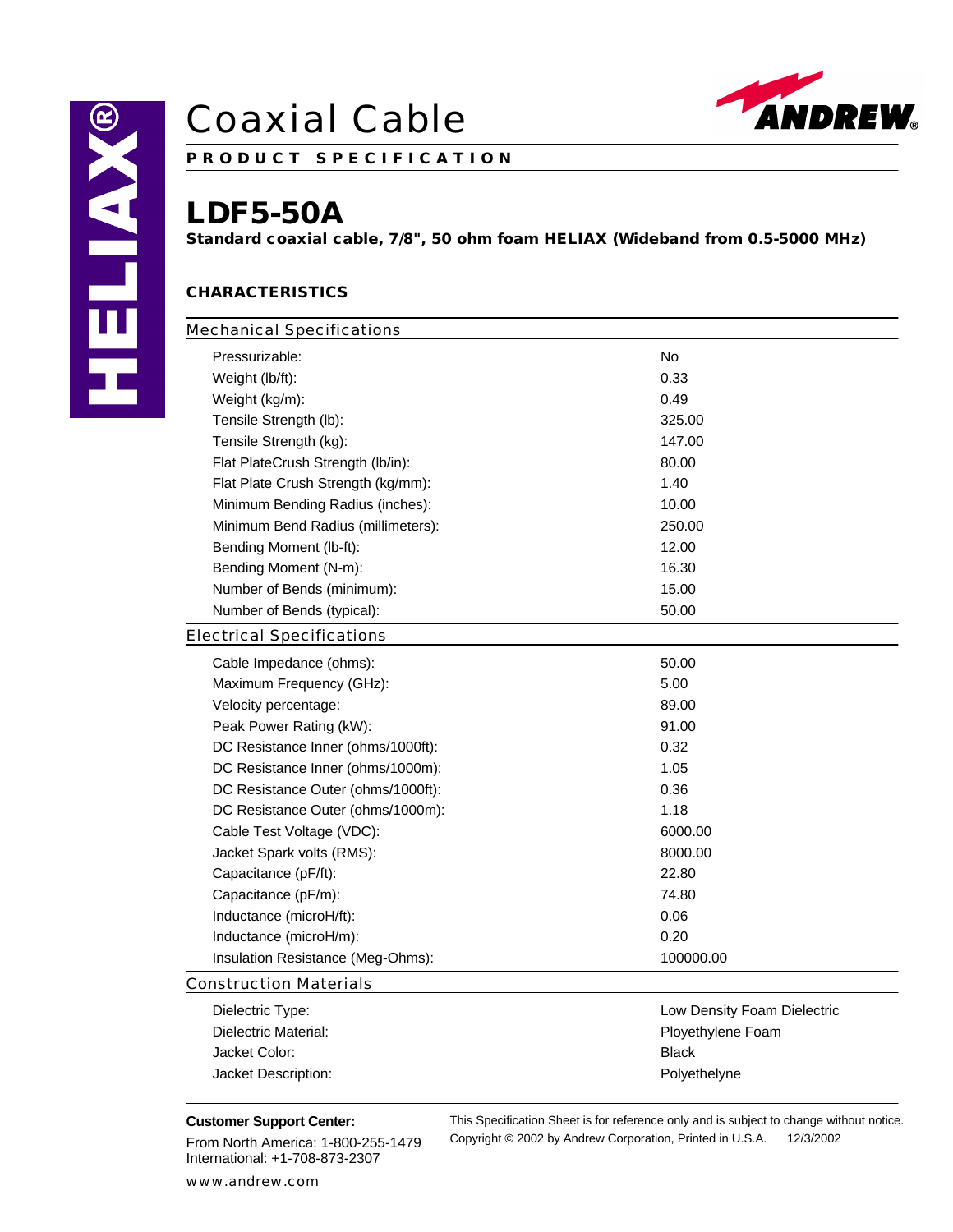

**P R O D U C T S P E C I F I C A T I O N**

### **LDF5-50A**

**Standard coaxial cable, 7/8", 50 ohm foam HELIAX (Wideband from 0.5-5000 MHz)**

### **CHARACTERISTICS**

| Jacket Material:                                |                       |                                       | Polyethelyne         |          |  |
|-------------------------------------------------|-----------------------|---------------------------------------|----------------------|----------|--|
| <b>Outer Conductor Material:</b>                |                       | <b>Corrugated Copper</b>              |                      |          |  |
| Inner Conductor Material:                       |                       | Copper Tube                           |                      |          |  |
| Dimensions                                      |                       |                                       |                      |          |  |
| Diameter Over Jacket (inches):                  |                       | 1.08                                  |                      |          |  |
| Diameter Over Jacket (millimeters):             |                       |                                       | 27.40                |          |  |
| Outer Conductor Outside Diameter (inches):      |                       |                                       | 0.98                 |          |  |
| Outer Conductor Outside Diameter (millimeters): |                       |                                       | 24.90                |          |  |
| Outer Conductor Inside Diameter (inches):       |                       |                                       | 0.96                 |          |  |
| Outer Conductor Inside Diameter (millimeters):  |                       |                                       | 24.40                |          |  |
| Inner Conductor Outside Diameter (inches):      |                       | 0.36                                  |                      |          |  |
| Inner Conductor Outside Diameter (millimeters): |                       | 9.10                                  |                      |          |  |
| Inner Conductor Inside Diameter (inches):       |                       | 0.30                                  |                      |          |  |
| Inner Conductor Inside Diameter (millimeters):  |                       | 7.60                                  |                      |          |  |
| <b>General Specifications</b>                   |                       |                                       |                      |          |  |
| Cable Grade:                                    |                       | Standard                              |                      |          |  |
| <b>NEC Classification Type:</b>                 |                       |                                       | N/A                  |          |  |
| Nominal Size (inches):                          |                       | 7/8                                   |                      |          |  |
| Short Description:                              |                       | 7/8" 50 ohm HELIAX foam coaxial cable |                      |          |  |
| <b>Available Connectors</b>                     |                       |                                       |                      |          |  |
| <b>Part Number</b>                              | <b>Connector Type</b> | <b>Special Characteristics</b>        | <b>Inner Contact</b> | Grade    |  |
| 124800-1                                        | 7/8 EIA Flange        | <b>Right Angle</b>                    | N/A                  | Standard |  |
| 48041                                           | F Flange Female       | N/A                                   | Self-Tapping         | Standard |  |

| 124800-1  | 7/8 EIA Flange  | <b>Right Angle</b> | N/A          | Standard |
|-----------|-----------------|--------------------|--------------|----------|
| 48041     | F Flange Female | N/A                | Self-Tapping | Standard |
| L45F      | F Flange Male   | N/A                | Self-Tapping | Standard |
| L45R      | 7/8 EIA Flange  | N/A                | Self-Tapping | Standard |
| L5PDF-BH  | 7-16 DIN Female | <b>Bulkhead</b>    | Self-Tapping | Plated   |
| L5PDF-PM  | 7-16 DIN Female | Panel Mount        | Self-Tapping | Plated   |
| L5PDF-RC  | 7-16 DIN Female | <b>Ring Flare</b>  | Captivated   | Plated   |
| L5PDF-RPC | 7-16 DIN Female | One Piece          | Captivated   | Plated   |
| L5PDM-RC  | 7-16 DIN Male   | <b>Ring Flare</b>  | Captivated   | Plated   |
| L5PDM-RPC | 7-16 DIN Male   | One Piece          | Captivated   | Plated   |
| L5PDR     | 7-16 DIN Male   | <b>Right Angle</b> | Self-Tapping | Plated   |
| L5PNF-RC  | N Female        | <b>Ring Flare</b>  | Captivated   | Plated   |
| L5PNF-RPC | N Female        | One Piece          | Captivated   | Plated   |
| L5PNM-RC  | N Male          | <b>Ring Flare</b>  | Captivated   | Plated   |
|           |                 |                    |              |          |

### **Customer Support Center:**

From North America: 1-800-255-1479 International: +1-708-873-2307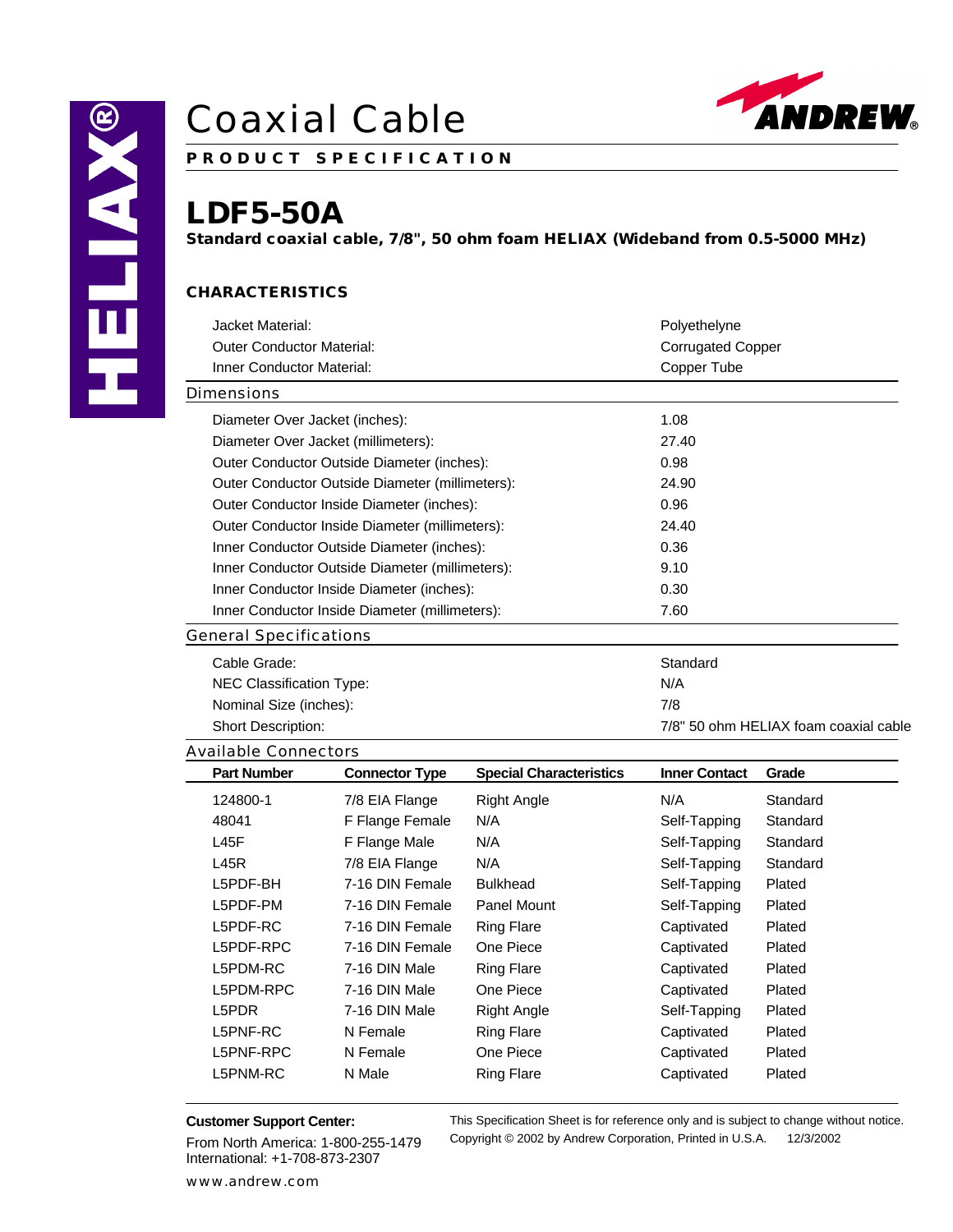

**P R O D U C T S P E C I F I C A T I O N**

## **LDF5-50A**

**Standard coaxial cable, 7/8", 50 ohm foam HELIAX (Wideband from 0.5-5000 MHz)**

### **CHARACTERISTICS**

| L5PNM-RPC                             | N Male                        | One Piece | Captivated            | Plated                    |
|---------------------------------------|-------------------------------|-----------|-----------------------|---------------------------|
| Attenuation and Average Power Ratings |                               |           |                       |                           |
| <b>Frequency (MHz)</b>                | <b>Attenuation (dB/100ft)</b> |           | Attenuation (dB/100m) | <b>Average Power (kW)</b> |
| 0.5                                   | 0.025                         | 0.081     |                       | 91.00                     |
| 1                                     | 0.035                         | 0.115     |                       | 79.19                     |
| 1.5                                   | 0.043                         | 0.141     |                       | 64.60                     |
| $\overline{c}$                        | 0.050                         | 0.163     |                       | 55.89                     |
| 10                                    | 0.112                         | 0.366     |                       | 24.81                     |
| 20                                    | 0.159                         | 0.521     |                       | 17.44                     |
| 30                                    | 0.195                         | 0.641     |                       | 14.18                     |
| 50                                    | 0.254                         | 0.833     |                       | 10.91                     |
| 88                                    | 0.340                         | 1.116     |                       | 8.14                      |
| 100                                   | 0.364                         | 1.193     |                       | 7.62                      |
| 108                                   | 0.378                         | 1.242     |                       | 7.32                      |
| 150                                   | 0.449                         | 1.475     |                       | 6.16                      |
| 174                                   | 0.486                         | 1.594     |                       | 5.70                      |
| 200                                   | 0.523                         | 1.716     |                       | 5.30                      |
| 300                                   | 0.649                         | 2.130     |                       | 4.27                      |
| 400                                   | 0.758                         | 2.486     |                       | 3.66                      |
| 450                                   | 0.808                         | 2.650     |                       | 3.43                      |
| 500                                   | 0.855                         | 2.806     |                       | 3.24                      |
| 512                                   | 0.866                         | 2.842     |                       | 3.20                      |
| 600                                   | 0.945                         | 3.100     |                       | 2.93                      |
| 700                                   | 1.029                         | 3.374     |                       | 2.69                      |
| 800                                   | 1.107                         | 3.633     |                       | 2.50                      |
| 824                                   | 1.126                         | 3.693     |                       | 2.46                      |
| 860                                   | 1.153                         | 3.782     |                       | 2.40                      |
| 894                                   | 1.178                         | 3.865     |                       | 2.35                      |
| 960                                   | 1.226                         | 4.022     |                       | 2.26                      |
| 1000                                  | 1.254                         | 4.115     |                       | 2.21                      |
| 1250                                  | 1.423                         | 4.667     |                       | 1.95                      |
| 1500                                  | 1.578                         | 5.178     |                       | 1.76                      |
| 1640                                  | 1.661                         | 5.450     |                       | 1.67                      |
| 1700                                  | 1.696                         | 5.564     |                       | 1.63                      |
| 1800                                  | 1.753                         | 5.751     |                       | 1.58                      |
| 2000                                  | 1.863                         | 6.114     |                       | 1.49                      |
|                                       |                               |           |                       |                           |

#### **Customer Support Center:**

From North America: 1-800-255-1479 International: +1-708-873-2307